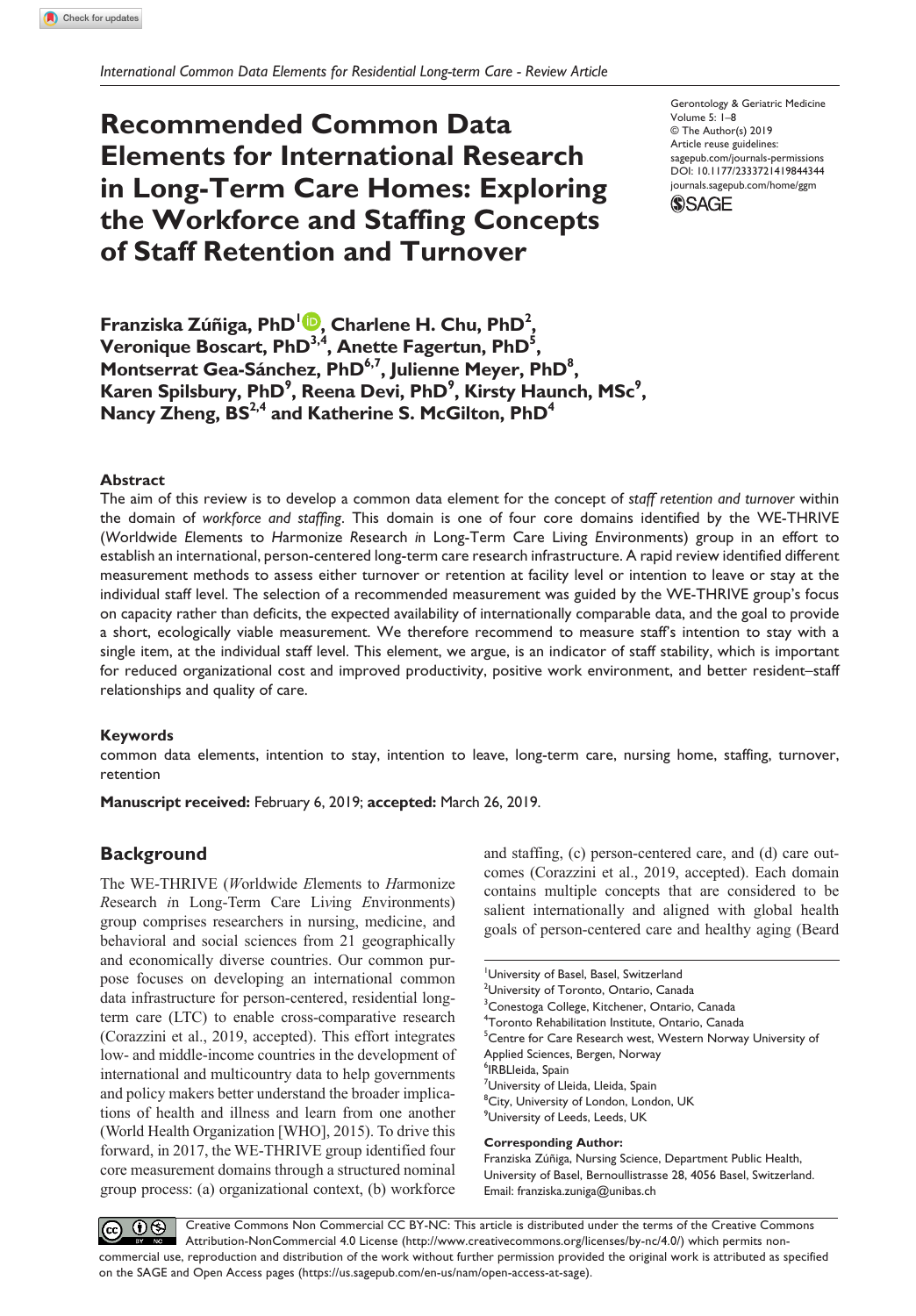et al., 2016). The domain *workforce and staffing* includes five concepts: (a) *staff skills, attitudes, and knowledge*; (b) *staff collaboration and teamwork*; (c) *training and self-efficacy of staff*; (d) *staff retention and turnover*; and (e) *leadership and supervisory effectiveness.*

This article focuses on exploring the concept *staff retention and turnover* under the domain of *workforce and staffing*, looking at the two pairs retention/intention to stay and turnover/intention to leave. This concept is selected as the primer for this domain, given the breadth of research in this area underscored by global trends of increasing demands for long-term residential care and diminishing human health resources (Beard et al., 2016). In addition, this topic is consistent with the WHO's (2015) Report on Ageing and Health for a move toward a focus on capacity rather than frailty, advancing and supporting well-being and quality of life among older adults, their families, and staff.

Both retention/intention to stay and turnover/intention to leave are concepts that refer to the need of having sufficient (number and skill mix) and competent workers to care for LTC residents. Worldwide, there is a shortage of regulated nurses (including registered and licensed nurses) due to the aging population and associated increase in chronic conditions as well as low entries into nursing education, high turnover, and early exit from the profession (Cowden, Cummings, & Profetto-McGrath, 2011; WHO, 2015). In addition, LTC residents are frailer and more dependent on staff, although care models and financial regulations often have not changed to meet the needs of this new cohort.

## *Retention/Intention to Stay*

While turnover/intention to leave takes a rather deficitoriented approach to staffing shortage, retention/intention to stay is a more affirmative asset-based approach that highlights organizational strengths. Staff stability allows frontline staff to establish long-term relationships with residents and families, better know their needs and values, provide better quality of care, as well as retain facility-specific knowledge and practice strategies and a stable working environment (Berridge, Tyler, & Miller, 2018; Thomas, Mor, Tyler, & Hyer, 2013). Staffing empowerment and supervisory support are related to higher retention rates (Berridge et al., 2018; Chu, Wodchis, & McGilton, 2014; Halter et al., 2017). Retention is measured at the facility level as the rate of staff that has a minimum stay of a given duration, also known as stability rate (Buchan, Shaffer, & Catton, 2018).

Intent to stay refers to the likelihood of a "continued membership in an organization" (Price & Mueller, 1981). Exploring its positive predictors has the potential to positively reinforce factors that support staff in staying with their current employer (Gregory, Way, LeFort, Barrett, & Parfrey, 2007). LTC research shows that positive work environment, supportive leadership,

opportunities for professional development, possibilities to provide good quality care, and establishing meaningful relationships with both residents and staff are positively related to the intention to stay (Cowden et al., 2011; Eltaybani, Noguchi-Watanabe, Igarashi, Saito, & Yamamoto-Mitani, 2018; McGilton, Boscart, Brown, & Bowers, 2014; McGilton, Tourangeau, Kavcic, & Wodchis, 2013; Prentice & Black, 2007).

Cowden and Cummings (2014) have built a theoretical framework for nurses' intention to stay that identifies four influencing factors: manager characteristics (e.g., leadership, support, recognition), as well as organizational (e.g., career development opportunities, perception of staffing adequacy), work (e.g., presence of abuse, autonomy), and nurse characteristics (e.g., age, education, tenure). In addition, they emphasize both affective and cognitive responses to those influencing factors, pointing out that both determine behavior intentions such as intention to stay. While cognitive responses include perceptions of empowerment or quality of care, affective responses comprise job satisfaction or job stress (Cowden & Cummings, 2014). However, the validity of the framework for staff in residential LTC with different educational backgrounds still needs to be tested.

## *Turnover/Intention to Leave*

Staff turnover is a multifactorial problem where individual, job-related, interpersonal, and organizational characteristics determine the decision to leave an LTC facility (Hayes et al., 2012). Based on a recent synthesis review, the most strongly supported antecedents of turnover are work stress, burnout, and job dissatisfaction (Halter et al., 2017). Turnover is costly for health care providers, primarily due to temporary replacements (Duffield, Roche, Homer, Buchan, & Dimitrelis, 2014), but also because it reduces productivity and leads to poorer resident outcomes (Buchan et al., 2018). Residents in residential LTC are especially vulnerable to the consequences of turnover because staff changes lead to loss of knowledge about internal processes as well as about residents' preferences and values. Turnover may lead to discontinuation of relationships and disorientation for cognitively impaired residents, workload surges for remaining staff, and lower quality of care (Castle & Anderson, 2011; Castle, Engberg, & Men, 2007; Cohen-Mansfield, 1997; Lerner, Johantgen, Trinkoff, Storr, & Han, 2014).

Intention to leave is considered a precursor of actual turnover with stronger predictive power than job satisfaction or organizational commitment (Mobley, Horner, & Hollingsworth, 1978; Steel & Ovalle, 1984), although not all employees who intend to leave actually do so. Intention to leave can be defined as the stated probability or willfulness of an employee to leave the current organization in the near future (Tett & Meyer, 1993) and is measured at the individual staff level, whereas turnover is a facility-level measurement referring to the rate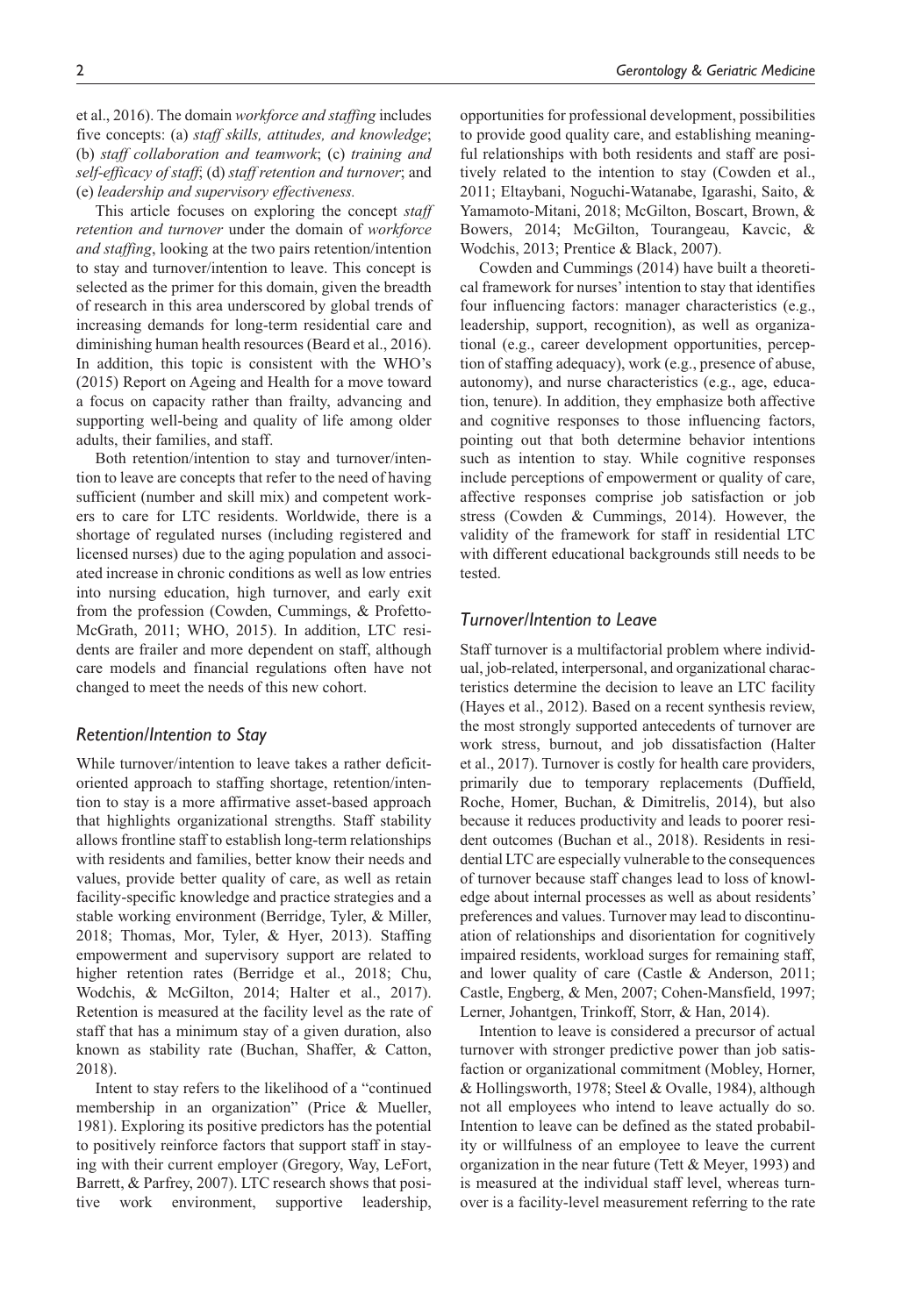at which employees leave a workplace (Buchan et al., 2018; Castle, 2006). Turnover can be both voluntary (e.g., taking another job at a different organization) and involuntary (e.g., dismissals, retirement, or death); however, turnover measurements typically only include voluntary turnover (Price & Mueller, 1981).

# *Differentiation of Retention/Intention to Stay and Turnover/Intention to Leave*

The measurement of both intention to leave and intention to stay is based on the theory of planned behavior (Ajzen, 1991). The theory states that attitude toward behavior, subjective norms, and perceived behavioral control together shape an individual's behavioral intentions and behaviors. There is increasing evidence that intention to stay and intention to leave measure contrasting aspects with different influencing factors (Mittal, Rosen, & Leana, 2009; Nancarrow, Bradbury, Pit, & Ariss, 2014; Rosen, Stiehl, Mittal, & Leana, 2011). It cannot simply be assumed that eliminating the factors related to the intention to leave will have employees stay because different mechanisms are at play (Howe et al., 2012; McGilton et al., 2014). Similarly, turnover and retention need to be differentiated clearly, as has been shown in a U.S. nursing home study, where retention of licensed nurses was significantly related to a 30-day rehospitalization rate, whereas turnover was not related (Thomas et al., 2013). This study speaks against the frequent interchangeable use of the terms in studies (Lartey, Cummings, & Profetto-McGrath, 2014).

## *Aim of the Review*

Current research uses a variety of measures to assess the concepts of retention/intention to stay and turnover/intention to leave in LTC research, and a paucity of studies include international comparisons. The identification of common data elements (CDEs) would greatly support the co-creation of an international body of knowledge through shared learning. Accordingly, the goal of this review is to explore different measurement methods for turnover/ intention to leave and retention/intention to stay employed in residential LTC, including all educational levels of staff involved in direct care, and to recommend one measurement as CDE in international research.

# **Method**

Within the WE-THRIVE consortium, a subgroup of 10 researchers with content expertise from five countries (Canada, United Kingdom, Norway, Spain, and Switzerland) conducted work on the *workforce and staffing* domain. To gain an overview of general measurement options for retention/intention to stay and turnover/ intention to leave in residential LTC, a rapid review (Khangura, Konnyu, Cushman, Grimshaw, & Moher, 2012) was undertaken of key organizations' gray literature

reports, published systematic reviews, and more recent research from PubMed and CINAHL. We combined key terms, such as intention(s)/intent/intend with leave/leaving/stay/staying and retention/turnover with OR, and added key terms for the setting, such as nursing home(s), long-term care, or aged care facilities, adding their corresponding MeSH or subject terms where available. Next, selection criteria were defined to review the measurement methods. These criteria were based on the principles put forward in the groundwork of the WE-THRIVE group, such as its efforts to identify CDEs that promote resilience and thriving rather than deficits and that are applicable internationally. Also, we aimed to select easy-to-apply and short measures, so as not to be burdensome on those participating. Finally, a literature review about the measurement of intention to stay in residential LTC over the last 20 years was performed by two research groups independently (United Kingdom and Switzerland), resulting in the same collection of articles as a basis for selecting a CDE.

# **Results**

We found different measurement methods for both staff's turnover/intention to leave and retention/intention to stay at the facility and individual level. An overview with a definition of the concept, possible data sources, and examples of measurements applied in residential LTC can be found in Table 1. For turnover and retention, measurements occurred over different time periods (e.g., turnover over the last 3, 6, or 12 months; retention for 1, 2, or 5 years; Barry, Brannon, & Mor, 2005; Castle, 2006; Donoghue, 2010; Hunt et al., 2012; Thomas et al., 2013) as well as different methods to quantify staff (e.g., number of staff or full-time equivalent [FTE] posts, part-time employees either as overall half an FTE or with their exact FTE; Donoghue, 2010).

# *Recommendation Concerning the Focus and Level of Measurement*

Based on the WE-THRIVE consortium's efforts to find CDEs focusing on capacity rather than deficits, we recommend to measure retention/intention to stay rather than turnover/intention to leave. This allows a focus on capacity building and identifying those factors that support the retention of LTC staff.

When weighing the criteria for selecting a measurement, we recommend using individual-level instead of facility-level data for international comparison. The latter is based on administrative data or manager surveys. On one hand, not all countries have national databases with structural information about the residential LTC setting, which means administrative data would have to be collected directly from the facilities. Possible sources would be internal payroll records or manager surveys via questionnaires or telephone interviews (Leon, Marainen, & Marcotte, 2001). For a comparable measurement, the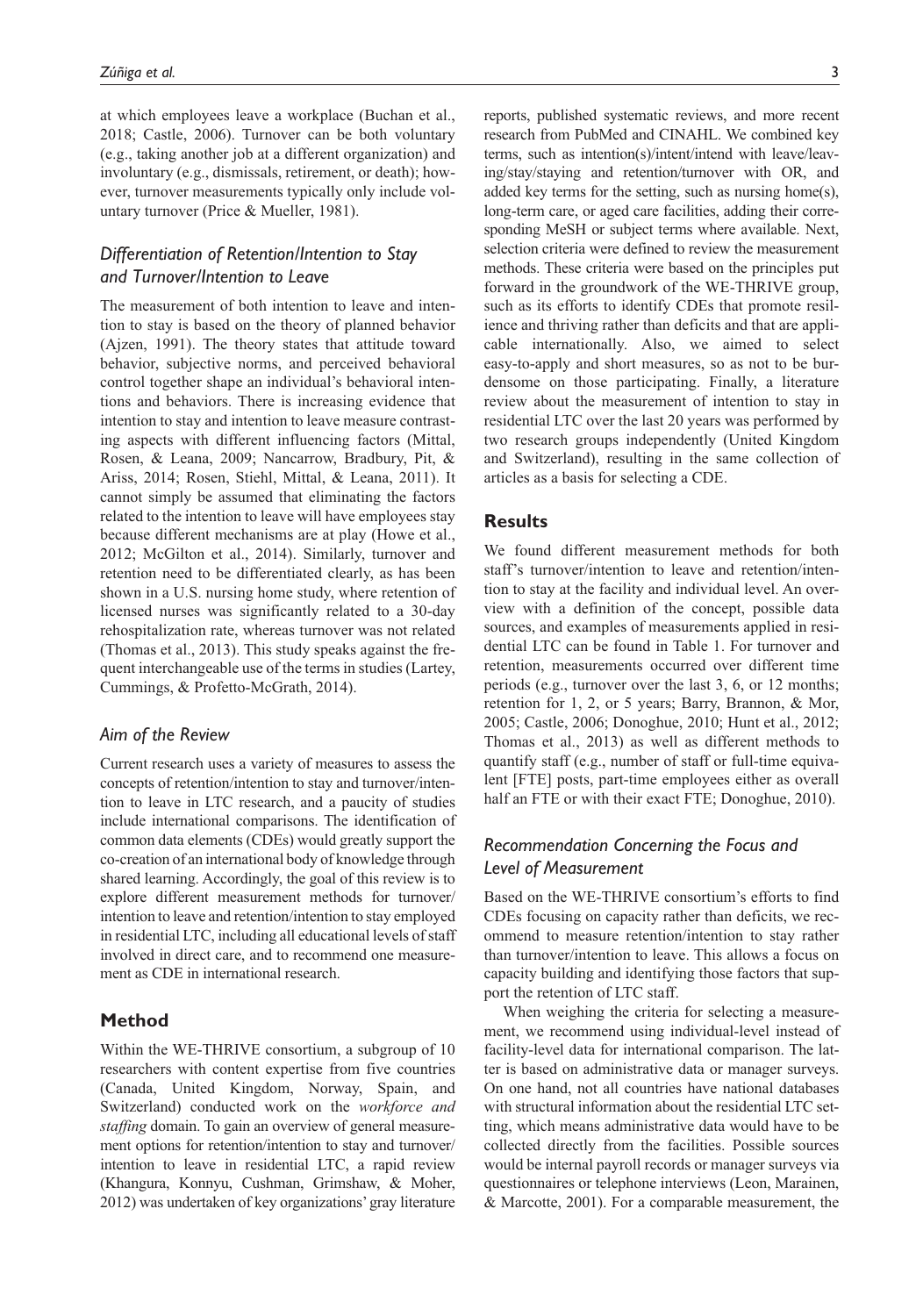| Concept                                                                                                                                                    | Source                                                                                            | Example of measurement                                                                                                                                                                                                                                                                                                                                                                                                                                                                                              |
|------------------------------------------------------------------------------------------------------------------------------------------------------------|---------------------------------------------------------------------------------------------------|---------------------------------------------------------------------------------------------------------------------------------------------------------------------------------------------------------------------------------------------------------------------------------------------------------------------------------------------------------------------------------------------------------------------------------------------------------------------------------------------------------------------|
| Turnover<br>The rate at which employees leave a<br>workplace (termination of contract,<br>and also transfers or promotions/                                | Administrative data                                                                               | Number of staff (measured in FTEs) who leave<br>employment during a 6-month period divided by<br>number of staff (measured in FTEs) who were<br>employed during this period (Castle, 2006)                                                                                                                                                                                                                                                                                                                          |
| voluntary or involuntary, depending<br>on definition) <sup>a</sup>                                                                                         | Survey of facility director/<br>director of nursing<br>(questionnaire or<br>telephone interviews) | "Please think about the nursing assistants who were<br>employed at any time during the past 12 months.<br>About what percentage of these nursing assistants left<br>your employment in the last 12 months?"<br>Answer options: 0%-20%/21%-40%/41%-60%/61%-<br>90%/91%-100% (questionnaire used in Shaping Long-<br>Term Care in America Project at Brown University<br>funded, in part, by the National Institute on Aging<br>[IP01AG027296], same question used for turnover of<br>other staff groups [LPNs, RNs]) |
| Staff retention<br>The number of employees who<br>remain in their job within an<br>organization over time <sup>o</sup>                                     | Administrative data                                                                               | Number of nurse aides employed for more than I year<br>divided by number of nurse aides on payroll on the<br>last day of the fiscal year (Remsburg, Armacost, &<br>Bennett, 1999)                                                                                                                                                                                                                                                                                                                                   |
|                                                                                                                                                            | Survey of facility director/<br>director of nursing<br>(questionnaire or<br>telephone interviews) | "About what percent of the nursing assistants who<br>were employed at your nursing home today has<br>worked at the nursing home for at least 12 months?"<br>Answer options: 0%-50%/51%-75%/76%-90%/91%-100%<br>(Berridge, Tyler, & Miller, 2018)                                                                                                                                                                                                                                                                    |
| Intention to leave<br>The stated probability of an<br>individual leaving permanently his<br>or her current position in the near<br>future                  | Survey of employees                                                                               | Scale with three items<br>I often think about quitting<br>I will probably look for a new job the next year<br>I am currently looking for another job (in another<br>organization)<br>Answer option: 5-point agreement Likert-type scale<br>(Gaudenz, De Geest, Schwendimann, & Zúñiga, 2017,<br>based on Mobley, Horner, and Hollingsworth, 1978)                                                                                                                                                                   |
| Intention to stay<br>The stated probability of an individual<br>staying in his or her present position<br>(Cowden, Cummings, & Profetto-<br>McGrath, 2011) | Survey of employees                                                                               | "How likely is it that you will continue working at this<br>facility for the next five years?"<br>Answer option: 5-point Likert-type scale (McGilton,<br>Tourangeau, Kavcic, & Wodchis, 2013)                                                                                                                                                                                                                                                                                                                       |

**Table 1.** Measurement Methods for Turnover/Intention to Leave and Retention/Intention to Stay.

*Note.* FTE = full-time equivalent; LPN = licensed practical nurse; RN = registered nurse.

a See also [https://aspe.hhs.gov/basic-report/measuring-long-term-care-work-guide-selected-instruments-examine-direct-care-worker](https://aspe.hhs.gov/basic-report/measuring-long-term-care-work-guide-selected-instruments-examine-direct-care-worker-experiences-and-outcomes#turnover)[experiences-and-outcomes#turnover](https://aspe.hhs.gov/basic-report/measuring-long-term-care-work-guide-selected-instruments-examine-direct-care-worker-experiences-and-outcomes#turnover)

<sup>b</sup>See also [https://aspe.hhs.gov/basic-report/measuring-long-term-care-work-guide-selected-instruments-examine-direct-care-worker](https://aspe.hhs.gov/basic-report/measuring-long-term-care-work-guide-selected-instruments-examine-direct-care-worker-experiences-and-outcomes#retention)[experiences-and-outcomes#retention](https://aspe.hhs.gov/basic-report/measuring-long-term-care-work-guide-selected-instruments-examine-direct-care-worker-experiences-and-outcomes#retention)

internal data would have to clearly differentiate between included and excluded cases (e.g., whether turnover was voluntary or involuntary), which staffing groups to include and how these are defined (e.g., registered nurses, nurse assistants), and which shifts to include and how to handle agency staff and part-time employees (Castle, 2006). Not all countries will have the possibility to differentiate these questions in the same way, given the various regulatory contexts. Moreover, not all managers have such numbers available and would accordingly just estimate (Tyler et al., 2011). Another option would be a survey based on managers' estimation, which would not strive for the same data accuracy. Due to seasonal changes in turnover, it would be recommendable to include questions about the last 12 months, which might be very challenging in countries with high management turnover in residential LTC. We suggest, therefore, to survey staff directly for internationally comparable data. Corresponding survey items could be combined with items for other core concepts in the *workforce and staffing* domain, giving frontline staff internationally a voice about themes related to the well-being and quality of life of residents/families as well as their own.

# *Recommended Measure for Intention to Stay*

To support the selection of an appropriate CDE at the individual level, Table 2 presents an overview of measurements of intention to stay applied in staff surveys in residential LTC settings.

Most studies identified used single items (Dill, Morgan, Marshall, & Pruchno, 2013; Eltaybani et al., 2018; Hsieh & Su, 2007; McGilton et al., 2013), with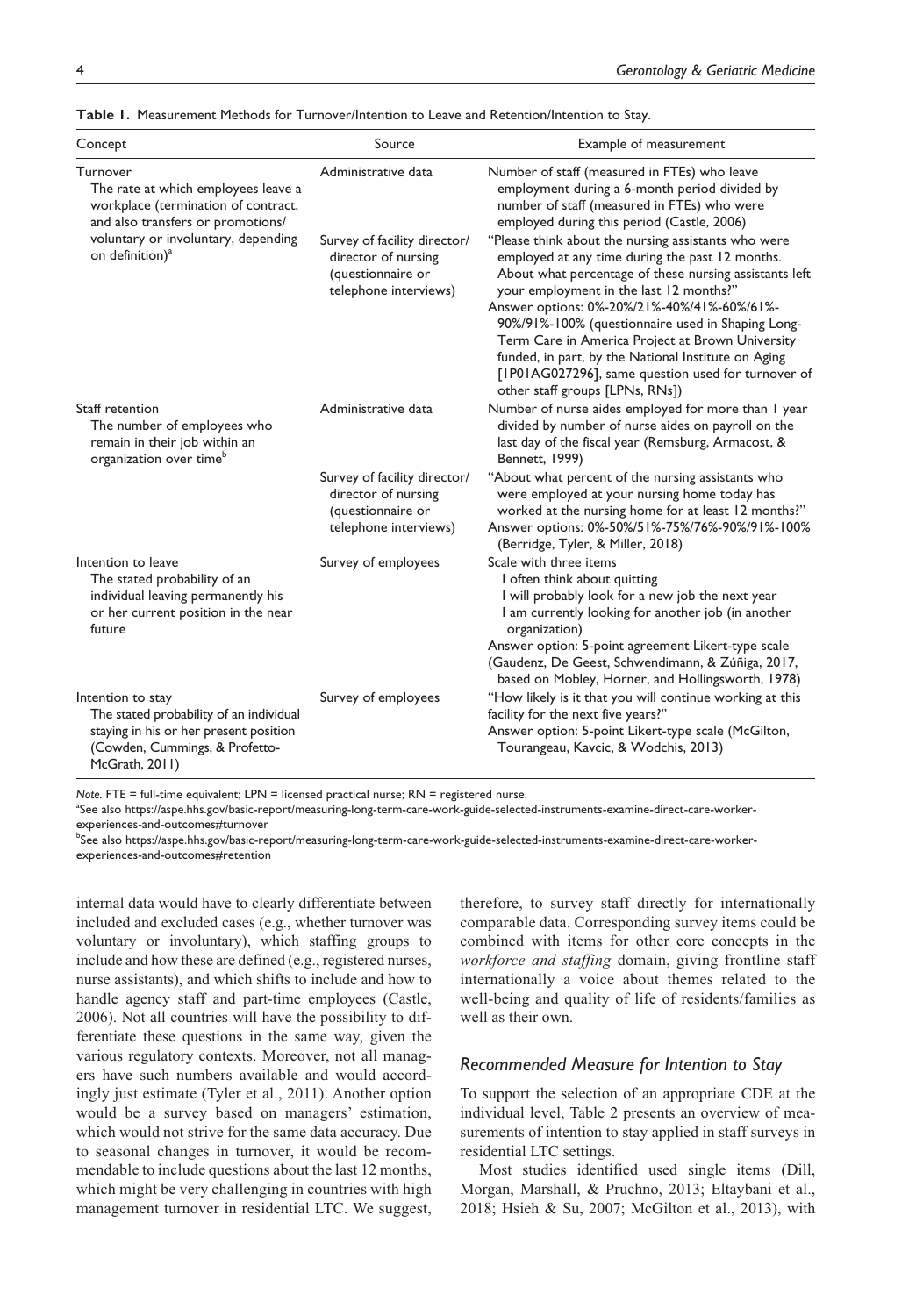**Table 2.** Measurement of Intention to Stay.

| Source                                                                                       | Measurement item<br>Single item<br>Do you want to continue working in your current workplace?<br>Answer options: I want to continue working/I want to work in another workplace/I<br>do not know<br>Scale with four items<br>• I plan to leave this organization as soon as possible<br>• Under no circumstances will I voluntarily leave this organization<br>I would be reluctant to leave this organization<br>$\bullet$<br>I plan to stay in this organization as long as possible<br>Answer options: 5-point Likert-type scale from strongly disagree to strongly agree |  |
|----------------------------------------------------------------------------------------------|------------------------------------------------------------------------------------------------------------------------------------------------------------------------------------------------------------------------------------------------------------------------------------------------------------------------------------------------------------------------------------------------------------------------------------------------------------------------------------------------------------------------------------------------------------------------------|--|
| Eltaybani, Noguchi-Watanabe,<br>Igarashi, Saito, and Yamamoto-<br>Mitani (2018)              |                                                                                                                                                                                                                                                                                                                                                                                                                                                                                                                                                                              |  |
| Radford, Shacklock, and Bradley<br>(2015) based on Kim, Price, Mueller,<br>and Watson (1996) |                                                                                                                                                                                                                                                                                                                                                                                                                                                                                                                                                                              |  |
| McGilton, Tourangeau, Kavcic, and<br>Wodchis (2013)                                          | Single item<br>How likely is it that you will continue working at this facility for the next 5 years?<br>Answer options: 5-point Likert-type scale from very unlikely to very likely                                                                                                                                                                                                                                                                                                                                                                                         |  |
| Dill, Morgan, Marshall, and Pruchno<br>(2013)                                                | Single item<br>I intend to remain in my current position for the near future<br>Answer options: 4-point Likert-type scale from strongly disagree to strongly agree                                                                                                                                                                                                                                                                                                                                                                                                           |  |
| Hsieh and Su (2007)                                                                          | Single item<br>From now, how many years will you stay in the long-term care industry in the<br>near future?                                                                                                                                                                                                                                                                                                                                                                                                                                                                  |  |
|                                                                                              | Answer option: open                                                                                                                                                                                                                                                                                                                                                                                                                                                                                                                                                          |  |

one study using a scale (Radford, Shacklock, & Bradley, 2015) where the only psychometric evaluation available was a Cronbach's alpha (.85, reported in Kim, Price, Mueller, & Watson, 1996). A selection of a measurement could, thus, not be based on the validity or reliability of the item(s).

For the measurement of intention to stay, we suggest to select a single-item format to reduce questionnaire burden in combination with other concepts to be measured. A remaining challenge is whether to include a projected time period in the question. Hsieh and Su (2007) asked for the number of years respondents would want to stay employed in the LTC industry; however, the item had a high number of missing values/responses due to respondents' difficulties in answering it. On the contrary, formulations such as "the near future" (Dill et al., 2013) or "continue working" (Eltaybani et al., 2018) might be interpreted very differently by respondents, and we suggest to better include a time period for clarity. The only item including a time period was suggested by McGilton et al. (2013), using a projection of 5 years. In the measurement of retention, periods of 1, 2, or 5 years were used (Barry et al., 2005; Donoghue, 2010; Hunt et al., 2012; Thomas et al., 2013). Keep in mind that the larger the period, the more LTC facilities need to be excluded in a changing market where many new facilities are opened up. Given the tendency for LTC residents to become sicker and enter the end of their life, where a year allows enough time to establish a relationship, and the difficulty of respondents to plan far into the future, we suggest to use the time frame of a single year. Accordingly, we recommend to measure intention to stay with a single item "I intend to stay in this organization for the next 12 months," with a 5-point Likerttype scale with answer options ranging from *strongly*  *disagree, disagree, neutral, agree*, to *strongly agree*, combining the options by Radford et al. (2015) and McGilton et al. (2013).

# **Discussion**

The goal of this review is to recommend a CDE for the international measurement of an aspect of *staff retention and turnover* in the domain *workforce and staffing* in residential LTC. This CDE would assist moving forward the provision of person-centered care with a focus on capacity, well-being, and quality of life, as well as allow cross-country and cross-cultural comparisons. We recommend a single item to measure intention to stay because *staff's stability* is an important factor for establishing meaningful and supportive relationships between staff and residents/families as well as co-workers. In addition, it reduces costs and improves productivity (Buchan et al., 2018).

Several factors need to be considered when working with the proposed measure. Validated translations of the one-item measure into other languages other than English are required. A careful forward and backward translation is recommended for each new language and setting to assure comparability of results (Maneesriwongul & Dixon, 2004). Furthermore, published studies assessing intention to stay in residential LTC settings are restricted to the United States, Canada, Australia, Japan, and Taiwan. Its relevance in other cultures or low- and middle-income countries has not been established yet. However, the recommended element provides a starting point to evaluate the international relevance of staff stability in residential LTC.

When performing multilevel analyses with the item across facilities and countries, we recommend to assess whether part of the total variability in the data is due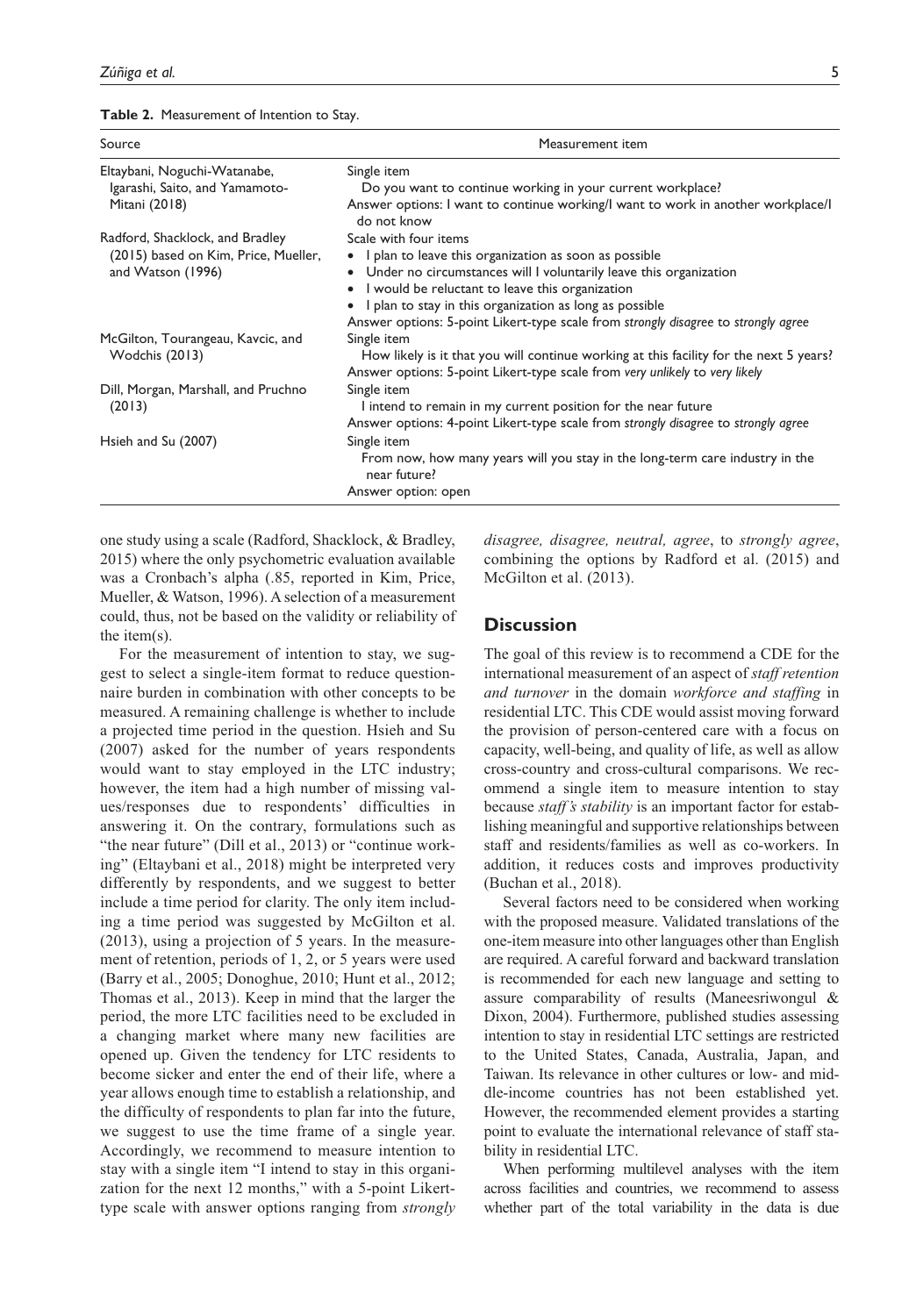to facility or country membership (intraclass correlation coefficient [ICC] 1) and whether the facility/country means would be reliable (ICC2; see Castro, 2002; Snijders & Bosker, 2012). Based on the results, the individual-level item could be the Level 1 unit; facilities, Level 2 unit; and countries, Level 3 unit in multilevel modeling (Snijders & Bosker, 2012). However, in some situations, for example, when unit samples are unbalanced, very small (<30), or heterogeneous, we recommend to use more advanced methods such as empirical Bayes estimates from multilevel models (Steyerberg, 2008). Although the variability between care units within a facility might be just as high as the variability between facilities, the definition of a care unit in residential LTC is a challenge. A suggestion for a definition has been made (Estabrooks et al., 2011), but this would need to be further examined in relation to other contexts before applying it in international research. When aggregating the individual-level data at an upper level, we recommend to either use the mean over all respondents per level or the percentage of agreement, dichotomizing *agree*/*strongly agree* versus the other three answer options, providing information for both.

The question should be answered by all frontline staff in the surveyed facility, including regulated nurses (e.g., registered nurses, licensed nurses) and staff with and without formal levels of qualifications (e.g., nurse assistants). Although it is not likely all staff in facilities will be able to complete the survey, perhaps acquiring more than 50% of the staff to complete the question is a more realistic expectation. For analysis, staff with different educational and professional backgrounds could be examined separately; however, the comparability of the educational groups across countries would need to be considered. In a move to further advance knowledge in the field, longitudinal studies with the item could be envisioned, comparing intent to stay with actual retention, investigating differences and commonalities in predictors and outcomes of staff stability in residential LTC, as well as intervention studies to assess effective methods in retaining residential LTC staff. Other concepts of the domain *workforce and staffing* could be included in the modeling as possible antecedents for intention to stay.

Although we are able to recommend a short measurement of staff intention to stay in residential LTC, several limitations apply. For this article, the focus is on remaining in the current position in the organization; although remaining or leaving one's profession or the field of residential LTC is of equal interest in the overall challenge of staff shortage in this sector. Moreover, so far the use of retention items in staff surveys is very limited; therefore, it has not been possible to evaluate the item's relevance for low- and middle-income countries.

# **Conclusion**

A single item assessing staff intention to stay in residential LTC is recommended for international usage: "I intend to stay in this organization for the next 12 months" answerable with a 5-point Likert-type agreement scale. Cross-cultural translation is still needed for it to be applied to the international research in residential LTC to gain new insights and learn from each other. However, study results might help to strengthen staff stability, an important factor in establishing meaningful relationships and person-centered care with residents and families.

#### **Acknowledgments**

The authors thank Abeer Omar (Toronto Rehabilitation Institute—University Health Network, Canada) and Ruchi Higham (University of Leeds, UK) for their support in the preparatory work for this article.

#### **Declaration of Conflicting Interests**

The authors declared no potential conflicts of interest with respect to the research, authorship, and/or publication of this article.

## **Funding**

The authors disclosed receipt of the following financial support for the research, authorship, and/or publication of this article: The publication fee was paid by the Duke University School of Nursing, Durham, NC.

## **ORCID iD**

Franziska Zúñiga D <https://orcid.org/0000-0002-8844-4903>

## **References**

- Ajzen, I. (1991). The theory of planned behavior. *Organizational Behavior and Human Decision Processes*, *50*, 179-211. doi:10.1016/0749-5978(91)90020-T
- Barry, T. T., Brannon, D., & Mor, V. (2005). Nurse aide empowerment strategies and staff stability: Effects on nursing home resident outcomes. *The Gerontologist*, *45*, 309-317. doi:10.1093/geront/45.3.309
- Beard, J. R., Officer, A., de Carvalho, I. A., Sadana, R., Pot, A. M., Michel, J. P., . . . Chatterji, S. (2016). The world report on ageing and health: A policy framework for healthy ageing. *The Lancet*, *387*, 2145-2154. doi:10.1016/ s0140-6736(15)00516-4
- Berridge, C., Tyler, D. A., & Miller, S. C. (2018). Staff empowerment practices and CNA retention: Findings from a nationally representative Nursing Home Culture Change Survey. *Journal of Applied Gerontology*, *37*, 419- 434. doi:10.1177/0733464816665204
- Buchan, J., Shaffer, F. A., & Catton, H. (2018). *Policy brief: Nurse retention*. Retrieved from [https://www.icn.ch/](https://www.icn.ch/sites/default/files/inline-files/ICNM%20Nurse%20retention%20FINAL.pdf) [sites/default/files/inline-files/ICNM%20Nurse%20reten](https://www.icn.ch/sites/default/files/inline-files/ICNM%20Nurse%20retention%20FINAL.pdf)[tion%20FINAL.pdf](https://www.icn.ch/sites/default/files/inline-files/ICNM%20Nurse%20retention%20FINAL.pdf)
- Castle, N. G. (2006). Measuring staff turnover in nursing homes. *The Gerontologist*, *46*, 210-219. doi:10.1093/ geront/46.2.210
- Castle, N. G., & Anderson, R. A. (2011). Caregiver staffing in nursing homes and their influence on quality of care: Using dynamic panel estimation methods. *Medical Care*, *49*, 545-552. doi:10.1097/MLR.0b013e31820fbca9
- Castle, N. G., Engberg, J., & Men, A. (2007). Nursing home staff turnover: Impact on nursing home compare quality measures. *The Gerontologist*, *47*, 650-661. doi:10.1093/ geront/47.5.650
- Castro, S. L. (2002). Data analytic methods for the analysis of multilevel questions: A comparison of intraclass cor-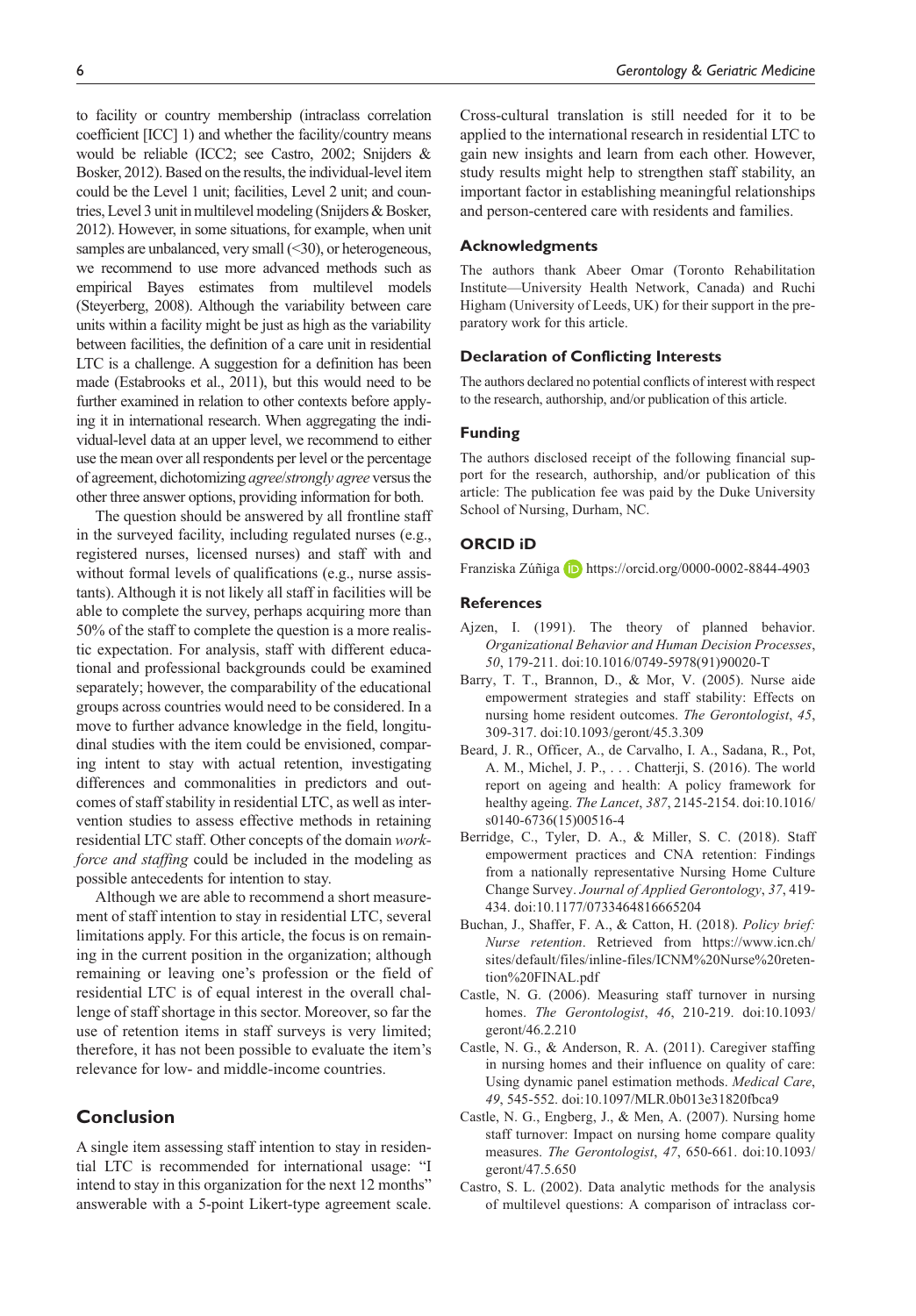relation coefficients, rwg(j), hierarchical linear modeling, within- and between-analysis, and random group resampling. *The Leadership Quarterly*, *13*, 69-93.

- Chu, C. H., Wodchis, W. P., & McGilton, K. S. (2014). Turnover of regulated nurses in long-term care facilities. *Journal of Nursing Management*, *22*, 553-562. doi:10.1111/jonm.12031
- Cohen-Mansfield, J. (1997). Turnover among nursing home staff: A review. *Nursing Management*, *28*(5), 59-62. doi:10.1097/00006247-199705010-00015
- Corazzini, K., Anderson, R., Bowers, B., Chu, C., Edvardsson, D., Fagertun, A., . . . Lepore, M. L. (2019). Toward common data elements for international research in long-term care homes: Advancing person-centered care. *Journal of the American Medical Directors Association*. Advance online publication. doi:10.1016/j.jamda.2019.01.123
- Cowden, T. L., Cummings, G., & Profetto-McGrath, J. (2011). Leadership practices and staff nurses' intent to stay: A systematic review. *Journal of Nursing Management*, *19*, 461-477. doi:10.1111/j.1365-2834.2011.01209.x
- Cowden, T. L., & Cummings, G. G. (2014). Testing a theoretical model of clinical nurses' intent to stay. *Health Care Management Review*, *40*, 169-181. doi:10.1097/ HMR.0000000000000008
- Dill, J. S., Morgan, J. C., Marshall, V. W., & Pruchno, R. (2013). Contingency, employment intentions, and retention of vulnerable low-wage workers: An examination of nursing assistants in nursing homes. *The Gerontologist*, *53*, 222-234. doi:10.1093/geront/gns085
- Donoghue, C. (2010). Nursing home staff turnover and retention: An analysis of national level data. *Journal of Applied Gerontology*, *29*, 89-106. doi:10.1177/0733464809334899
- Duffield, C. M., Roche, M. A., Homer, C., Buchan, J., & Dimitrelis, S. (2014). A comparative review of nurse turnover rates and costs across countries. *Journal of Advanced Nursing*, *70*, 2703-2712. doi:10.1111/jan.12483
- Eltaybani, S., Noguchi-Watanabe, M., Igarashi, A., Saito, Y., & Yamamoto-Mitani, N. (2018). Factors related to intention to stay in the current workplace among longterm care nurses: A nationwide survey. *International Journal of Nursing Studies*, *80*, 118-127. doi:10.1016/j. ijnurstu.2018.01.008
- Estabrooks, C. A., Morgan, D. G., Squires, J. E., Bostrom, A. M., Slaughter, S. E., Cummings, G. G., & Norton, P. G. (2011). The care unit in nursing home research: Evidence in support of a definition. *BMC Medical Research Methodology*, *11*, Article 46. doi:10.1186/1471-228 8-11-46
- Gaudenz, C., De Geest, S., Schwendimann, R., & Zúñiga, F. (2017). Factors associated with care workers' intention to leave employment in nursing homes: A secondary data analysis of the Swiss Nursing Homes Human Resources Project. *Journal of Applied Gerontology*. Advance online publication. doi:10.1177/0733464817721111
- Gregory, D. M., Way, C. Y., LeFort, S., Barrett, B. J., & Parfrey, P. S. (2007). Predictors of registered nurses' organizational commitment and intent to stay. *Health Care Management Review*, *32*, 119-127. doi:10.1097/01. HMR.0000267788.79190.f4
- Halter, M., Boiko, O., Pelone, F., Beighton, C., Harris, R., Gale, J., . . . Drennan, V. (2017). The determinants and consequences of adult nursing staff turnover: A systematic

review of systematic reviews. *BMC Health Services Research*, *17*(1), Article 824. doi:10.1186/s12913-017- 2707-0

- Hayes, L. J., O'Brien-Pallas, L., Duffield, C., Shamian, J., Buchan, J., Hughes, F., . . . North, N. (2012). Nurse turnover: A literature review—An update. *International Journal of Nursing Studies*, *49*, 887-905. doi:10.1016/j. ijnurstu.2011.10.001
- Howe, A. L., King, D. S., Ellis, J. M., Wells, Y. D., Wei, Z., & Teshuva, K. A. (2012). Stabilising the aged care workforce: An analysis of worker retention and intention. *Australian Health Review*, *36*, 83-91. doi:10.1071/ ah11009
- Hsieh, P. C., & Su, H. F. (2007). Retention and attrition of certified care assistants in the long-term care industry from the Taipei area: An interview survey. *International Journal of Nursing Studies*, *44*, 93-104. doi:10.1016/j. ijnurstu.2005.11.024
- Hunt, S. R., Probst, J. C., Haddock, K. S., Moran, R., Baker, S. L., Anderson, R. A., & Corazzini, K. (2012). Registered nurse retention strategies in nursing homes: A two-factor perspective. *Health Care Management Review*, *37*, 246- 256. doi:10.1097/HMR.0b013e3182352425
- Khangura, S., Konnyu, K., Cushman, R., Grimshaw, J., & Moher, D. (2012). Evidence summaries: The evolution of a rapid review approach. *Systematic Reviews*, *1*, Article 10. doi:10.1186/2046-4053-1-10
- Kim, S.-W., Price, J. L., Mueller, C. W., & Watson, T. W. (1996). The determinants of career intent among physicians at a U.S. Air Force hospital. *Human Relations*, *49*, 947-976. doi:10.1177/001872679604900704
- Lartey, S., Cummings, G., & Profetto-McGrath, J. (2014). Interventions that promote retention of experienced registered nurses in health care settings: A systematic review. *Journal of Nursing Management*, *22*, 1027-1041. doi:10.1111/jonm.12105
- Leon, J., Marainen, J., & Marcotte, J. (2001). *Pennsylvania's frontline workers in long-term care: The provider organization perspective*. Jenkintown, PA: Polisher Research Institute.
- Lerner, N. B., Johantgen, M., Trinkoff, A. M., Storr, C. L., & Han, K. (2014). Are nursing home survey deficiencies higher in facilities with greater staff turnover. *Journal of the American Medical Directors Association*, *15*, 102- 107. doi:10.1016/j.jamda.2013.09.003
- Maneesriwongul, W., & Dixon, J. K. (2004). Instrument translation process: A methods review. *Journal of Advanced Nursing*, *48*, 175-186. doi:10.1111/j.1365- 2648.2004.03185.x
- McGilton, K. S., Boscart, V. M., Brown, M., & Bowers, B. (2014). Making tradeoffs between the reasons to leave and reasons to stay employed in long-term care homes: Perspectives of licensed nursing staff. *International Journal of Nursing Studies*, *51*, 917-926. doi:10.1016/j. ijnurstu.2013.10.015
- McGilton, K. S., Tourangeau, A., Kavcic, C., & Wodchis, W. P. (2013). Determinants of regulated nurses' intention to stay in long-term care homes. *Journal of Nursing Management*, *21*, 771-781. doi:10.1111/jonm.12130
- Mittal, V., Rosen, J., & Leana, C. (2009). A dual-driver model of retention and turnover in the direct care workforce. *The Gerontologist*, *49*, 623-634. doi:10.1093/geront/gnp054